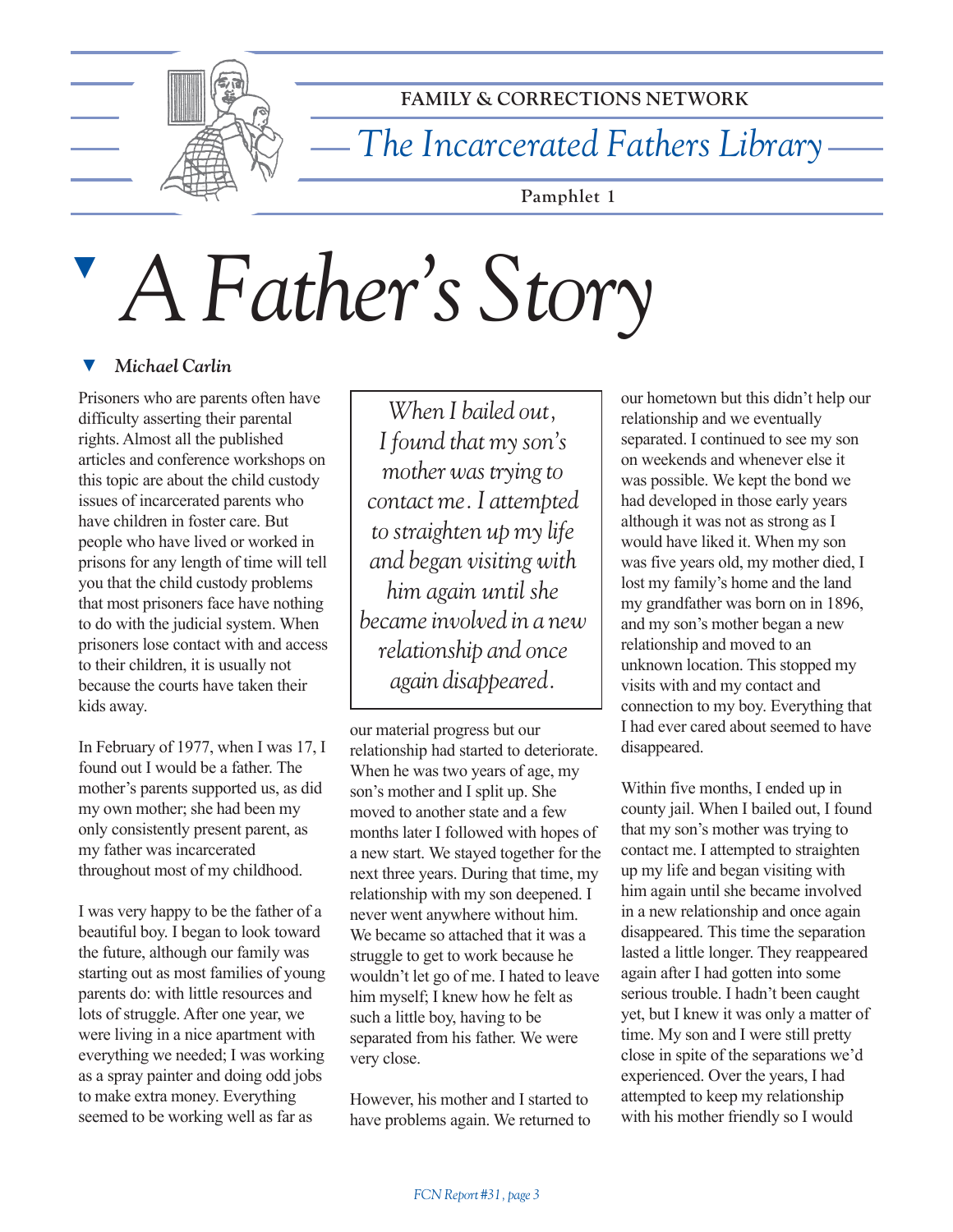have no trouble seeing him. I spent as much time with him as I could. When he was nine years old, I was arrested, put in jail, and sentenced to long state and federal prison terms.

During the first year of my incarceration, I had contact with my son and his mother. It was not constant, but there was still a connection. Visiting was impossible because his mother flatly refused to bring my son into a prison. After that first year, she told me that she and my son were moving to another part of the country, 2500 miles away. I had at least eight and one half years to serve in state prison before being eligible for parole to the federal system to serve another long sentence. Her announcement hit me extremely hard. I knew I was losing my boy for certain now. All I could do was ask his mother to stay in contact with me.

After they moved to their new location, I spoke to my son four or five times. The last time I called to speak to him, his mother told me he was visiting his maternal grandparents in our home state for the summer and would be back in September. I asked a minister I knew to call the grandparents to arrange a visit, since they lived relatively close to the prison. They said my boy wasn't there and they didn't know where he was. When I called the number I had in September, I was told that my son and his mother had moved away and left no forwarding address.

#### **When Prisoners Can't Find Their Children**

After that last disappearance of my boy and his mother, I realized that he was probably gone until I did something to find him. I started looking into what was available to me as a prisoner. I asked around to see how the other fathers kept in touch with their children. The general consensus was that if the mother didn't stay in touch with you, you could just forget about any kind of contact with your kids. You could also forget about getting any kind of help from anyone else. I'd learn later that, in the general sense, these men were right. Help was very definitely hard to find.

I turned to the courts in my state to try and assert my parental rights to my son. I was told there was nothing they could do if my son was living out of the state. There was nothing they could do to help me find him, either in or out of state, and they weren't aware of any other agency that could.

I tried other sources of assistance for parents and for prisoners. I tried the Divorced Fathers Support Group, prison counselors and administrators, and many, many other official sources of aid. Many places I contacted seemed to have a "No help for prisoners" attitude. I got the distinct impression that everyone felt as though my child was probably better off, wherever he was, without me. This was especially true of prison officials and even of the prison counselors who are supposed to help prisoners with their problems. The perception is that prisoners are bad people and therefore they must be bad parents.

Next I began to research agencies that assisted prisoners with legal problems. I tried the ACLU, the Lewisburg Prison Project and local Legal Aid offices. I ran into dead ends everywhere. No one would or could help me find my son. I needed to search for him myself.

Prisoners who are looking for anything outside of prison need to write letters. This requires literacy, paper and pencils, stamps, and at least one starting address. Unlike many prisoners, I can read and write. But during much of my imprisonment, I have been indigent, without enough money for the writing paper and stamps I needed. I had a lot of letters to write; those I wrote to general addresses like "Family Court, Tucson, Arizona" came back marked "insufficient address" and letters that did get through were often answered with forms directing me to write somewhere else. Because I didn't know exactly where my boy and his mother had gone, I had to write to many places. At one point, in order to continue my search by mail, I was reduced to removing stamps from my incoming mail, erasing the cancellation marks and sticking them to used, re-addressed envelopes with pancake syrup.

Like most incarcerated parents searching for their children or attempting to assert their parental rights to visitation, I needed to make long-distance telephone calls. Most state prison systems allow prisoners to make collect calls only and most public agencies and government offices will not accept collect calls from prisoners. Those state and federal prisons that do have direct calling systems do not allow calls to Directory Assistance, so even prisoners who can afford telephone calls cannot always find the phone numbers they need to either locate their children or keep in touch with them.

The agencies that did answer my letters and calls for help usually responded with form letters. With one